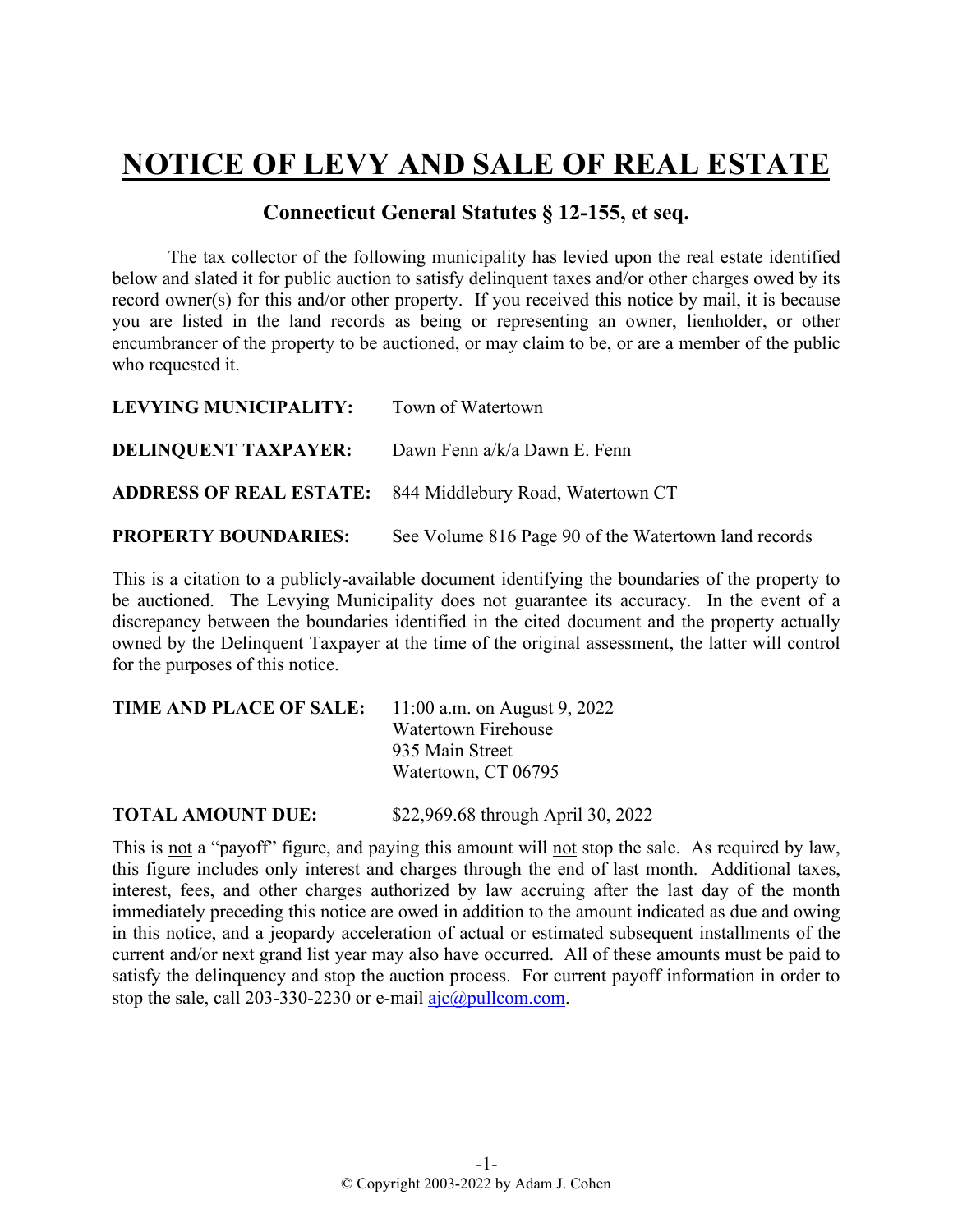**SURVIVING ENCUMBRANCES:** This property will be sold "free and clear" to the winning bidder subject only to: (1) taxes and water/sewer charges laid by the levying municipality which were not yet due and payable at the time of the levy, which is the date accompanying the signature on the first notice of this sale filed in the land records, except as are recovered from the sale; (2) the accrued taxes and water/sewer charges of any other governmental authority against this property; (3) any federal lien recorded until 30 days before the date which is six months after the auction date, except as extinguished pursuant to federal law; (4) easements, covenants and restrictions in favor of other parcels of land predating the time of the levy; (5) solely to the extent any of the delinquencies identified above was assessed on property other than the property to be sold, all encumbrances perfected before this notice was recorded; (6) interests exempt from levy and sale under the Constitution and laws of the United States; (7) the interest of any person or such person's predecessors in title for whom notice of the sale was not sent as required by law, and who had a right to such notice, and who did not in fact know of it within six months thereafter; (8) any monetary encumbrance recorded between May 17, 2022 and the date the first notice of this sale was filed in the land records, unless its holder is notified of the tax sale as required by law or in fact knew of it within six months thereafter; (9) any other interest not foreclosed by this tax sale procedure under state law; and (10) the effect of any federal, state, or local law and the restrictions and conditions in the tax sale notices and announced at the auction.

**PERSONS TO WHOM THIS NOTICE IS SENT:** The following persons are, or may claim to be, or may represent, the known holders of choate interests which will be affected by the sale. Absent payment in full before the auction or valid redemption within six months thereafter, the respective titles, mortgages, liens, restraints on alienation, and other encumbrances in this property in favor of all persons with actual or constructive notice thereof shall be extinguished.

Dawn Fenn a/k/a Dawn E. Fenn 844 Middlebury Road Watertown, CT 06795